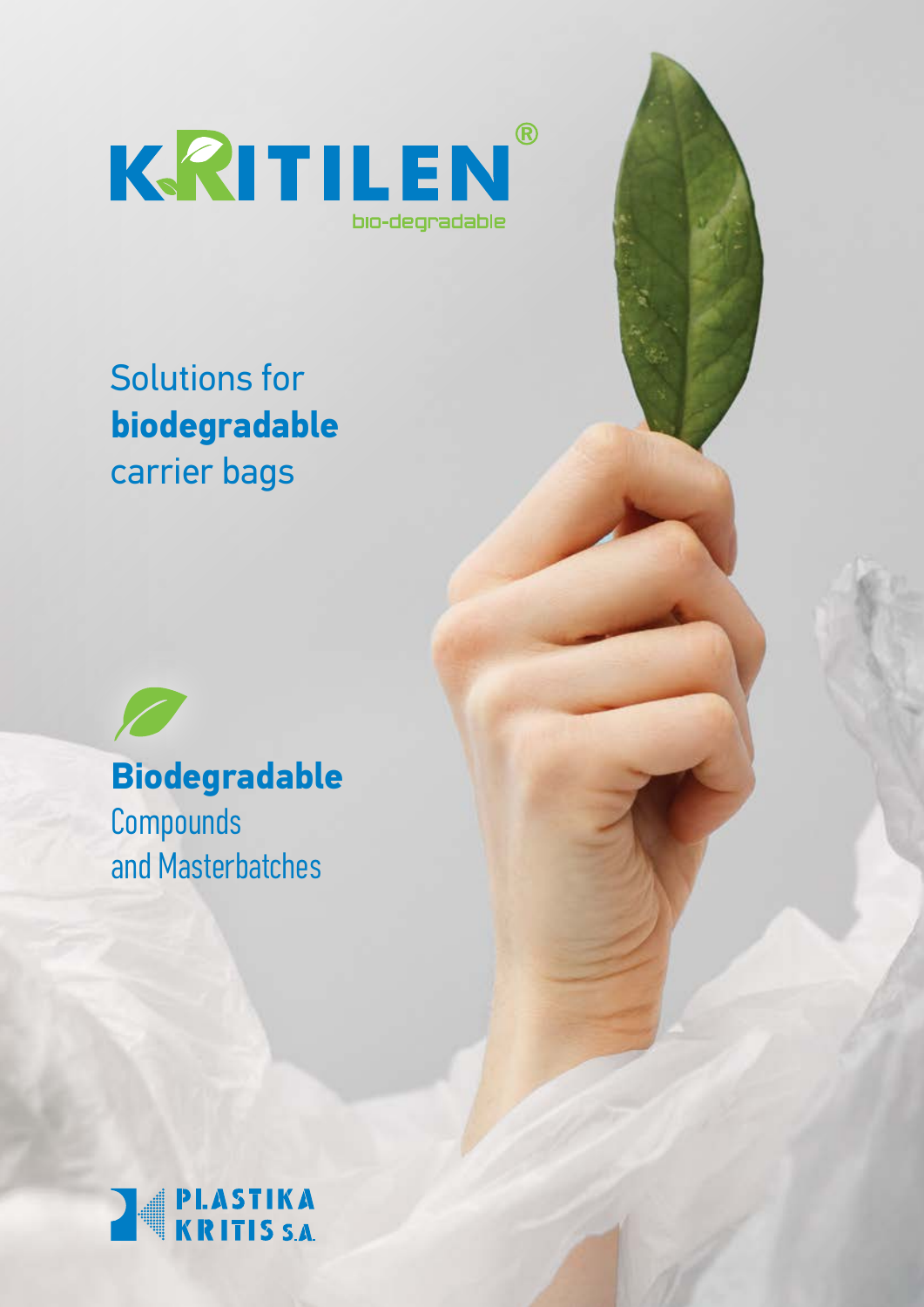

#### Carrier bags produced with **Compound BIO563** can be marked with:





#### **Kritilen® Compound BIO563**

is certified according to EN13432, OK Compost INDUSTRIAL and made of raw materials approved for food contact.

#### **Requirements of the European Standard EN13432**

Composted material should be non-toxic, i.e. not containing heavy metals and fluorine above specified concentrations.

To be biodegradable, meaning that at least 90% of the carbon present in the plastic should be converted to carbon dioxide within 180 days.

To be environmentally safe, non-eco toxic and fully disintegrated.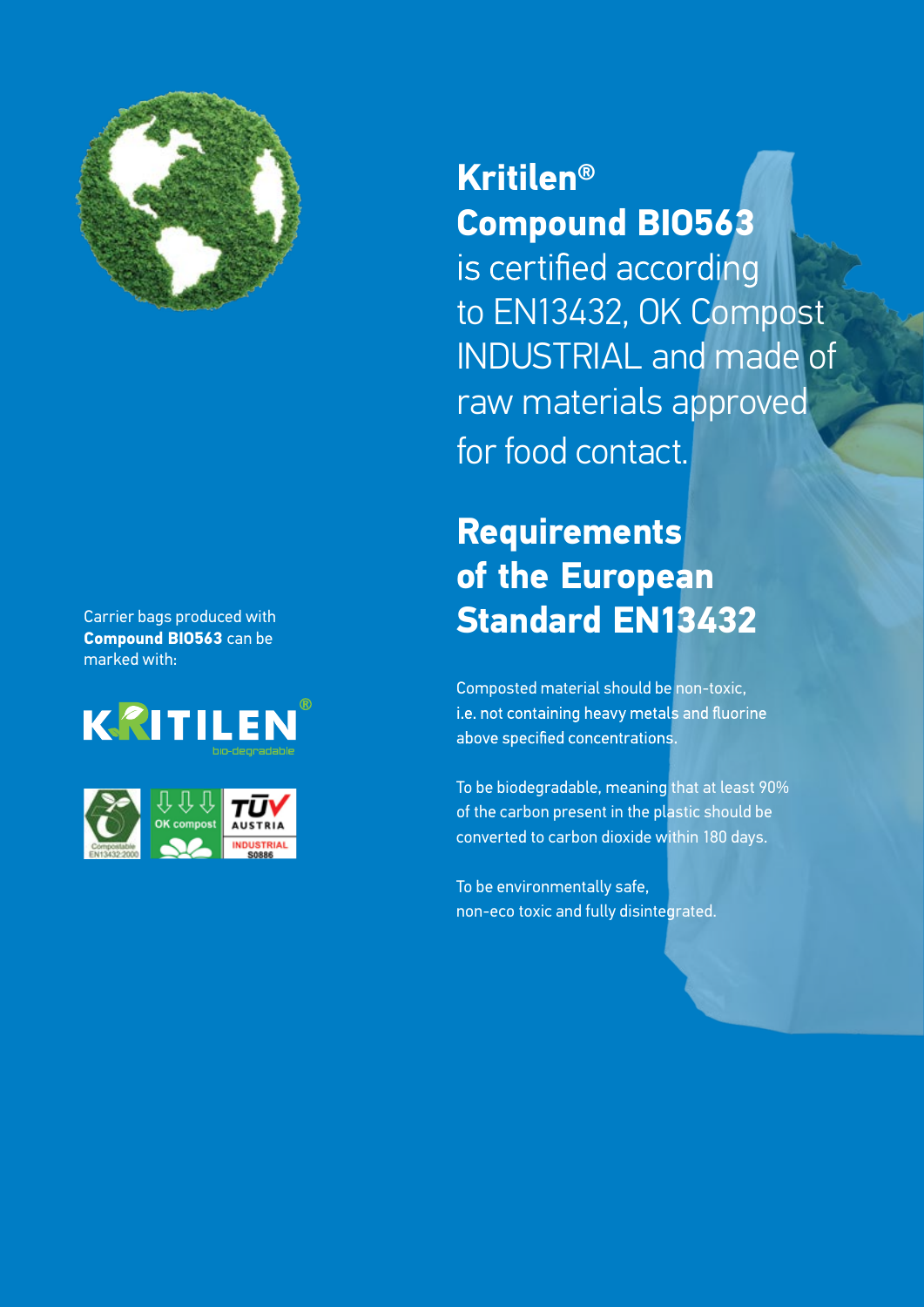

#### **Composting**

The decomposition process of organic waste (e.g. plastic packaging) by microbes, generating compost.

### Composting is a process that follows biodegradation.

The composting of organic waste needs adequate levels of heat, moisture and oxygen. Under these conditions microbes mixed in organic waste will convert it to compost.

Plastics can be considered fully compostable when complying with the European Standard Regulations EN13432 or/and the American Standard ASTM D6400. These norms require compostable materials to be completely decomposed within a prescribed timeframe, without leaving harmful ingredients in the environment.

#### **Biodegradation**

The chemical process by which materials undergo aerobic or anaerobic decomposition into carbon dioxide, water, biomass and metal salts.

Crucial factor for the biodegradation process is the presence of microbes existing in the environment, mainly deriving from organic waste.

Biodegradation rate depends on environmental conditions (temperature, humidity), chemical structure of the material and the specific characteristics of the final product.

A biodegradable material is not necessarily compostable.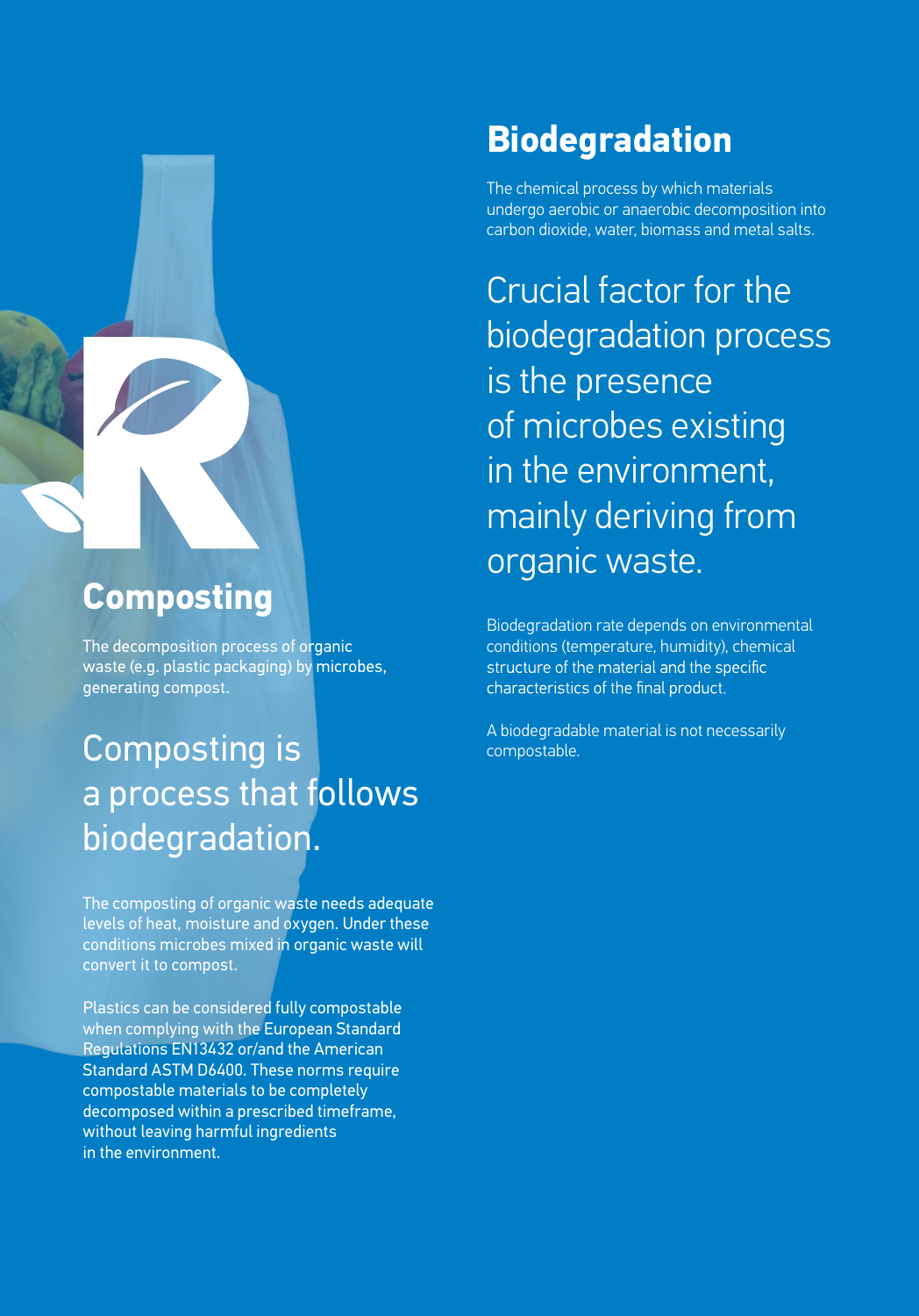## **KRITILEN® COMPOUND BIO563**

#### the certified solution for biodegradable compostable plastic carrier bags

#### **DECOMPOSITION OF FILM PRODUCED WITH 100% COMPOUND BIO563** 1st week 4th week 7th week Initially 3rd week 6th week 2nd week 5<sup>th</sup> weel 8 th week

Plastika Kritis has developed Kritilen**®** Compound BIO563 for the production of biodegradable plastic carrier bags. It can be used in conventional blown film lines, without modifications.

It is based on a specifically selected blend of biodegradable polymers, which are substantially bio based. Since it imparts a milky color effect, the addition of extra white masterbatch is not required.

The use of Compound BIO563 enables plastic processors to produce films with thickness below 20um, depending on the blown film line capabilities. Films produced with Compound BIO563 exhibit excellent mechanical properties and can be printed with inks commonly used for conventional polyethylene bags.



*Biodegradability rate of a 25µm film, produced with 100% KRITILEN® COMPOUND BIO563 under industrial composting conditions.*

| <b>PROPERTY</b>                                  | <b>UNIT</b>   | <b>METHOD OF MEASUREMENT</b> | <b>FILM 100% PRODUCED</b><br><b>WITH COMPOUND BIO563</b> |
|--------------------------------------------------|---------------|------------------------------|----------------------------------------------------------|
| Tensile Strength at break (machine direction)    | Mpa           | <b>EN ISO 527-3</b>          | $18 - 22$                                                |
| Tensile Strength at break (transverse direction) | Mpa           | <b>EN ISO 527-3</b>          | $15 - 20$                                                |
| Elongation at break (machine direction)          | $\%$          | <b>EN ISO 527-3</b>          | $300 - 450$                                              |
| Elongation at break (transverse direction)       | $\frac{0}{0}$ | <b>EN ISO 527-3</b>          | $350 - 550$                                              |
| <b>Impact Strength</b>                           | gr            | $ISO 7765 - 1(A)$            | $100 - 110$                                              |
| Puncture resistance - Maximum load               | N             | <b>ASTM D4833</b>            | $15 - 20$                                                |
| Puncture resistance - Displacement               | mm            | <b>ASTM D4833</b>            | -8                                                       |

Indicative mechanical properties for a 20µm film produced with 100% Compound BIO563

Decomposition time sequence of 27-30um film (100% Compound *BIO 563) within twelve weeks underindustrial composting conditions.*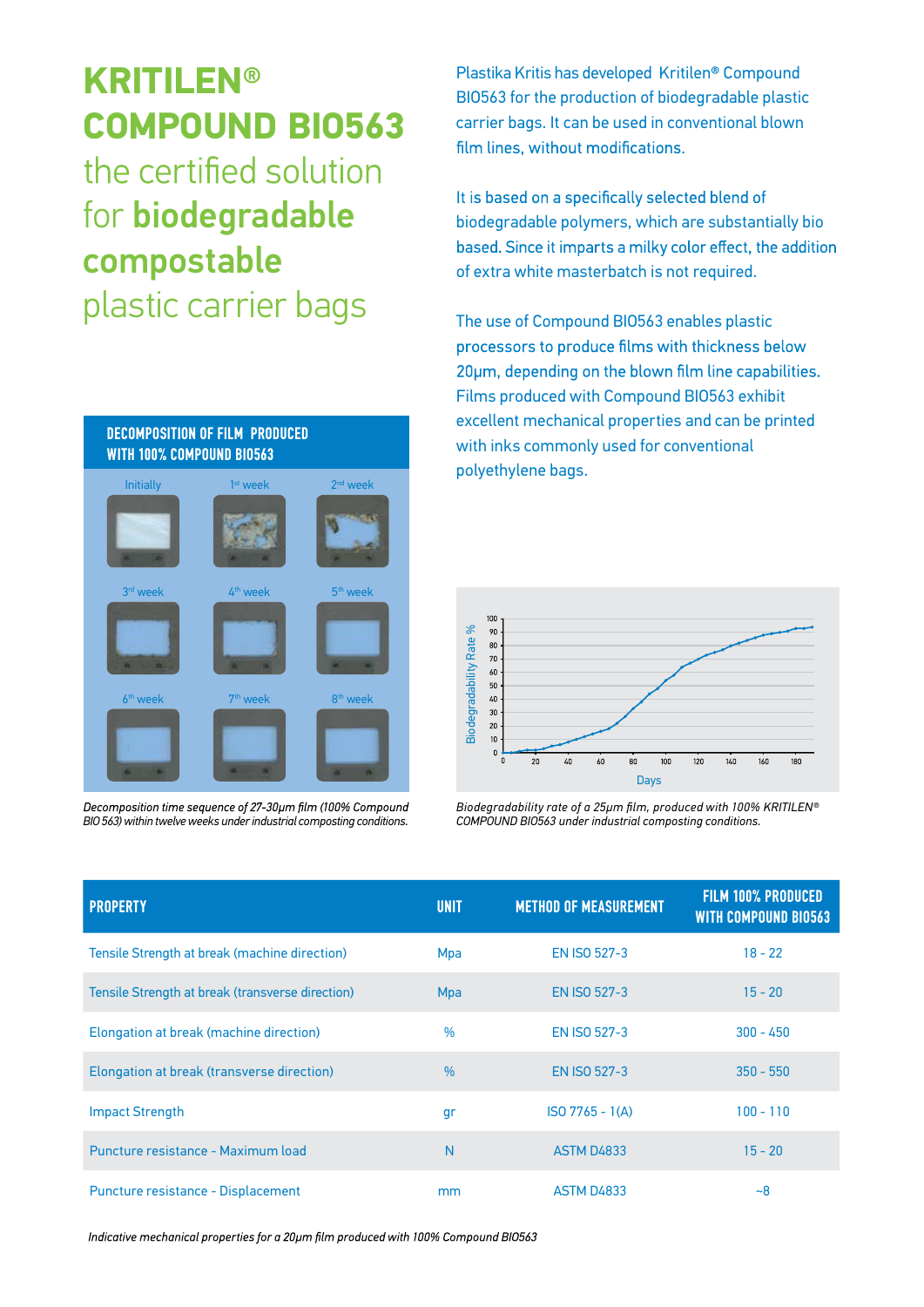#### In combination with **COMPOUND BIO563** we also recommend

#### **Κritilen® White** ΒΙΟ8153

Masterbatch with titanium dioxide in a biodegradable carrier, which can be added to Compound BIO563 or other biopolymers, resulting in a brighter white color and higher opacity.



# **Kritilen® Filler** BIO527<br>Filler masterbatch with specifically selected calcium carbonate

in a biodegradable carrier. It can be mixed up to 30% with Compound BIO563, resulting in improved antiblocking properties, better bubble stability and faster cooling, while improving the weldability and printability of the film.

## **Kritilen<sup>®</sup> Filler** PL776<br>Filler masterbatch with specifically selected calcium carbonate

in an alternative biodegradable carrier. It can be mixed with Compound BIO563 up to 20%, improving cooling, cutting, welding and printing of the film. Furthermore, it can be added in PBAT films at 30%-40% in order to facilitate cutting and down gauging.

| <b>KRITILEN®</b>                 | <b>BASE RESIN</b>                                      | <b>ACTIVE INGREDIENT</b>    | <b>CONCENTRATION OF</b><br><b>ACTIVE INGREDIENT (%)</b> | <b>ADDITION</b><br><b>RATE (%)</b> | <b>FOOD</b><br><b>APPROVED</b> |
|----------------------------------|--------------------------------------------------------|-----------------------------|---------------------------------------------------------|------------------------------------|--------------------------------|
| <b>Compound</b><br><b>BIO563</b> | Blend of biodegradable<br>polymers                     | Combination<br>of additives |                                                         | $70 - 100$                         | $\checkmark$                   |
| <b>White</b><br><b>BIO8153</b>   | <b>PBAT</b><br>(polybutyrate adipate<br>terephthalate) | <b>Titanium Dioxide</b>     | 50                                                      | $1 - 10$                           | $\checkmark$                   |
| <b>Filler</b><br><b>BI0527</b>   | <b>PBAT</b><br>(polybutyrate adipate<br>terephthalate) | Calcium Carbonate           | 60                                                      | $10 - 30$                          | V                              |
| <b>Filler</b><br><b>PL776</b>    | <b>PLA</b><br>(polylactic acid)                        | Calcium Carbonate           | 60                                                      | $10 - 20$                          | $\checkmark$                   |